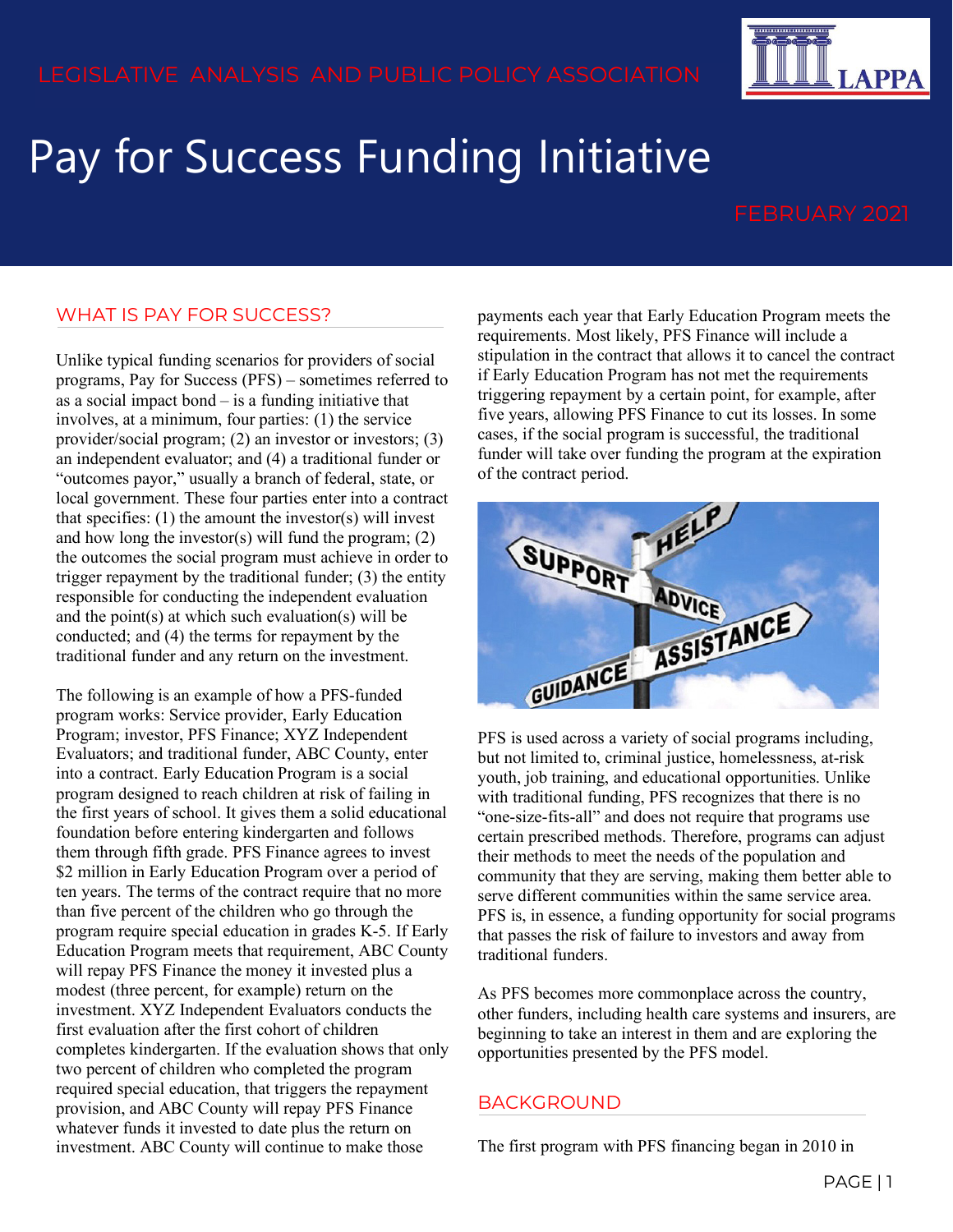Peterborough Prison in the United Kingdom (UK). Using £5 million in funds from trusts and foundations, Social Finance  $UK - a$  nonprofit organization that partners with governments, service providers, and volunteers – funded the program through an umbrella organization called One Service which was designed to help offenders stop the cycle of reoffending. The program initially showed an 8.4 percent reduction in recidivism. By July 2017, it showed a nine percent reduction in recidivism compared to the national control group. Per the contract with the UK Ministry of Justice, by maintaining a reduction in the recidivism rate of above 7.5 percent, investors were repaid for the initial investment and recouped a return of just over three percent per annum.

Following the initiation of that program, organizations like Nonprofit Finance Fund® (NFF®), Urban Institute, and Social Finance US began working to bring PFS to the United States, with an initial focus on funding programs to reduce recidivism, reduce homelessness, and expand access to early education. Beginning in 2012, and with bipartisan support, the federal government began providing PFS funding, with almost \$100 million paid out during the period 2012 to 2016. In 2018, Congress enacted the Social Impact Partnerships to Pay for Results Act (SIPPRA; discussed in more detail below) which supports outcomes-based financing and provides funding for social impact partnerships, including PFS-funded projects. Since their inception in 2011, there have been more than 26 PFS-funded projects in the United States which have met varying degrees of success. However, one of the benefits of PFS financing is that, even those projects that do not reach their expected outcomes provide lessons for others in the field, these lessons can be passed on without the cost of that failure being borne by a governmental entity (ultimately passing it on to taxpayers).



The NFF (discussed in more detail below) issued a report in 2018 that took an in-depth look at the 25 PFS-funded programs operating in the United States at that time, a copy of which can be found here:

[https://nff.org/report/pay-success-first-25.](https://nff.org/report/pay-success-first-25) The programs

address issues across the spectrum, including those aimed at reducing recidivism, increasing school readiness, supporting new mother and infant health, achieving housing stability for individuals who are chronically homeless, reducing family involvement with the department of family services, and helping individuals find sustainable employment. PFS financing for the programs ranges from investments by entities like Goldman Sachs to foundations like the Laura and John Arnold Foundation with investments by a single entity or organization ranging from a high of \$13.5 million to a low of \$435,000. Outcomes payors/traditional funders for the projects encompass a variety of state and local entities including the New York City Department of Corrections; Cuyahoga County, Ohio; Santa Clara County, California; the Commonwealth of Massachusetts; and Salt Lake County, Utah to name just a few. The report also sets forth the maximum amount of funds required to be repaid by the traditional funder/outcomes payor; the name of the evaluator; the contract period; and the circumstance that triggers repayment. Anyone interested in participating in PFS funding in any capacity should review this report.

# SOCIAL IMPACT PARTNERSHIPS TO PAY FOR RESULTS ACT (SIPPRA)

As is indicated by the name, SIPPRA addresses social impact partnerships, which include PFS projects. As defined by the Act, the "social impact partnership model" means a method of financing social programs in which: (1) federal funds are awarded to a state or local government if agreedupon outcomes are reached; and (2) the state or local government partners with service providers, investors, and an intermediary to identify: (a) an intervention expected to produce the desired outcomes; (b) a service provider to deliver services to the desired population; and (c) investors to fund the initial start of the program.

The Act requires that projects produce "one or more measurable, clearly defined outcomes that result in social benefit and [f]ederal, [s]tate, or local savings…" Projects can be designed to produce results in areas related to: increasing employment and earnings, improving rates of high school graduation, reducing dependency on federal benefits, reducing unplanned pregnancies, improving conditions for children across various fields and services (*e.g*., early childhood education, improving health, foster care, and the like), reducing homelessness, increasing financial stability for low-income families, and "other measurable outcomes defined by the [s]tate or local government that result in positive social outcomes and [f]ederal savings."

State or local governments interested in SIPPRA funding must file an application (available through a Notice of Funding Availability (NOFA) at [https://www.grants.gov/\)](https://www.grants.gov/).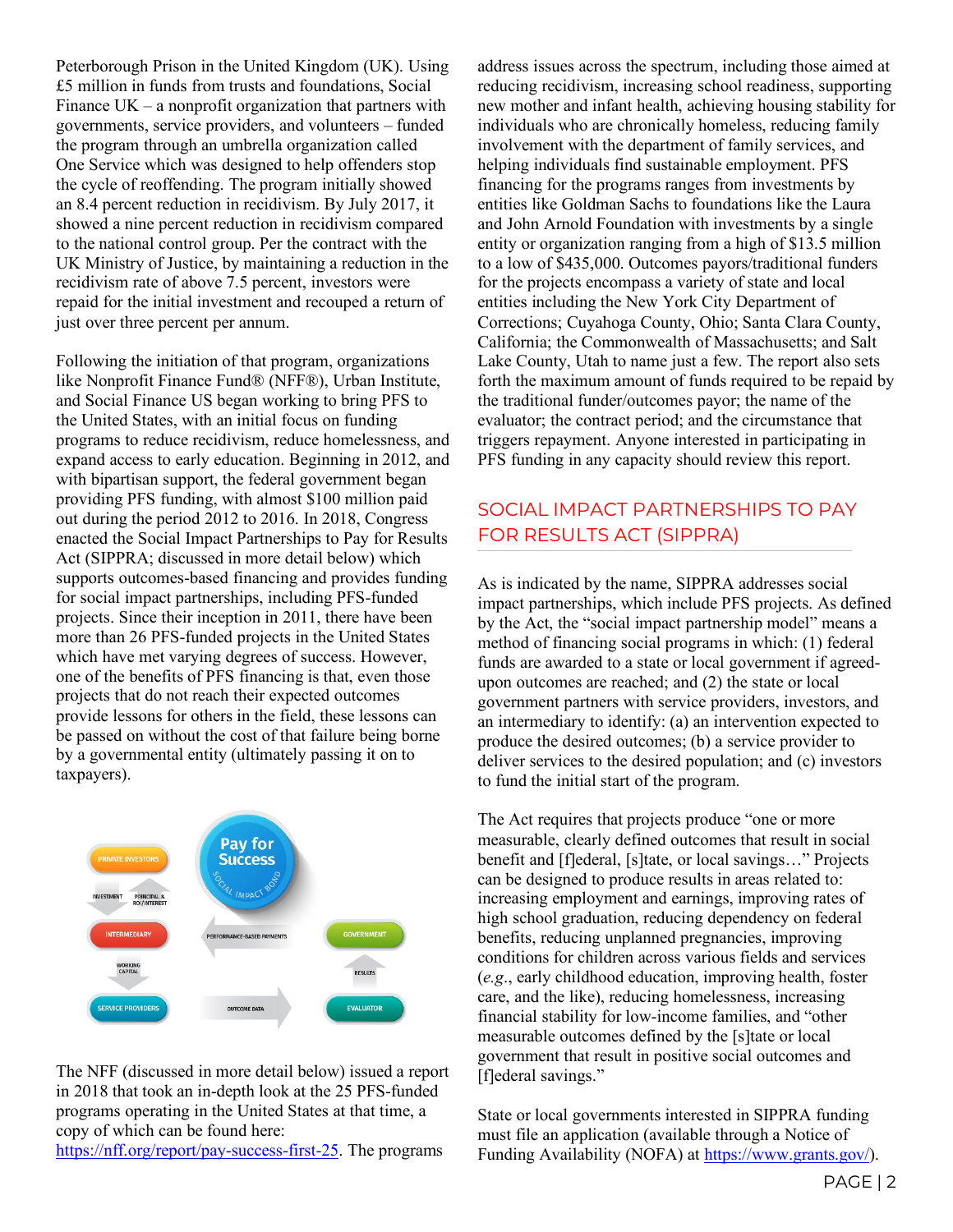The Secretary of the Treasury must grant or deny an award within six months of the application. The Act will also award funds for the purpose of conducting a feasibility study to determine if a proposed project is more likely than not to achieve the desired outcomes.

The Act appropriates \$100,000,000 to be apportioned over a ten-year period for the purpose of funding accepted projects and other expenditures authorized by the Act.

## NONPROFIT FINANCE FUND® (NFF)®

Founded in 1980 as the Energy Conservation Fund, NFF was one of the forerunners in the field of PFS funding of social programs in the United States. Throughout its 40 year history, NFF has helped nonprofits by providing funding, technical assistance, and insights gained through its presence in the industry. In 2011, shortly after the start of the Peterborough Prison program, NFF developed and launched its Pay for Success Learning Hub which helped spread the word about this new funding approach. NFF owned and operated the hub for nine years. During that time, NFF provided consultations to, and invested in, PFS-funded programs across the country. Per its website, NFF "conducted more than 250 PFS trainings, presentations, webinars, workshops, and convenings … for service providers, governments, and investors." Since its foray into the PFS arena, NFF has worked with the James Irvine Foundation, the Corporation for National & Community Service, the Social Innovation Fund, and the Laura and John Arnold Foundation to provide funding, technical assistance, and help launch PFS-funded programs by organizations seeking to reduce recidivism, support the homeless, improve child and maternal health and welfare, and provide job opportunities to people re-entering the workforce. NFF has a number of resources and helpful videos on its website, which can be found here: [https://nff.org/invest-in-results.](https://nff.org/invest-in-results)



#### SOCIAL FINANCE US

Social Finance US is the sister corporation of Social Finance UK, the original PFS funder in the Peterborough Prison project. Founded in 2011, Social Finance US has spent the last ten years working with projects across the country in five main areas: (1) economic mobility; (2) health (3) children and families; (4) criminal justice; and (5) education. Since its inception in the United States, Social Finance US has launched social impact bonds across the country and paid more than \$150 million toward outcomes.

In October 2020, Social Finance US, along with the city of Anchorage, Alaska, the United Way of Anchorage, and more than 20 other government, nonprofit, and philanthropic organizations, began collaborating on a three-year project to help 150 residents of Anchorage with chronic homelessness. People who suffer from persistent homelessness tend to also have mental health issues and are high users of emergency services. The goal of the program, named Home for Good (HFG), is to improve housing stability, improve the physical and mental health of the participants, and reduce interactions with emergency services and the criminal justice system. The program is designed so that investors provide the initial capital, and the United Way of Anchorage and other service providers furnish the services. If the outcomes are achieved as determined by a third-party evaluator, the city of Anchorage will make payments which will then be used to continue the services. More about the project can be found here: [https://socialfinance.org/project/home-for-good/.](https://socialfinance.org/project/home-for-good/)

### URBAN INSTITUTE

Although the Urban Institute does not provide PFS funding of social programs, it has been instrumental in studying the initiative and promoting it as a viable option for social programs in need of funding. Its website dedicated to PFS, [https://pfs.urban.org/,](https://pfs.urban.org/) includes multiple sources of information for projects and communities considering PFS funding, including evaluation and early childhood education toolkits. It also provides guidance on developing a team, collecting data, and performance-based strategies. Although the site is no longer updated, it still contains a wealth of information for parties interested in PFS funding.

# CONCLUSION

Although the PFS funding initiative is still relatively new, being just over ten years old, it has a presence in 32 countries and has helped fund more than 180 programs to address social issues worldwide.